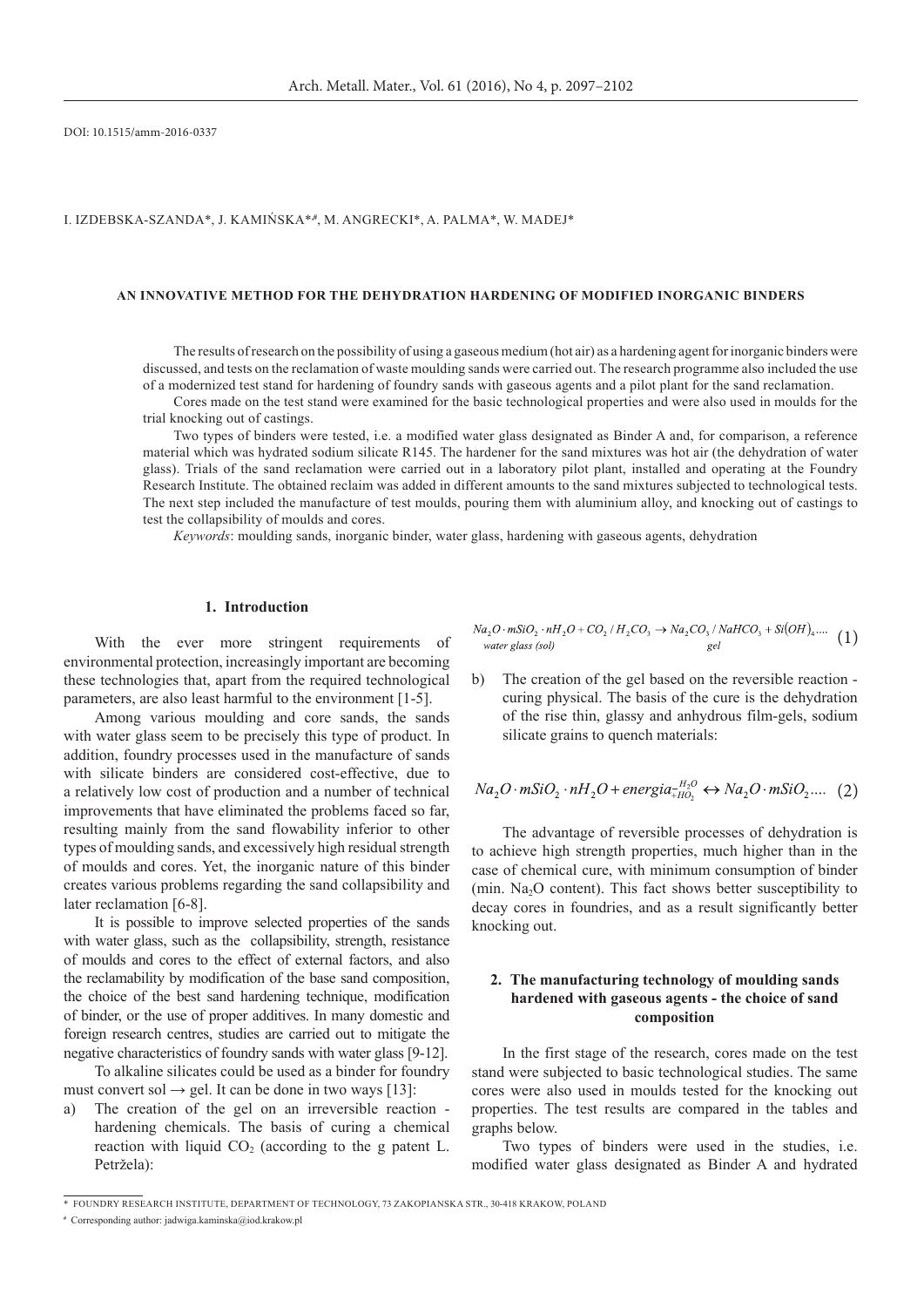sodium silicate R145 used as a reference material. The sand hardener was hot air (the process of dehydration).

Moulding sands for the mechanical and technological tests were based on medium-grain size 1K silica sand from the Szczakowa mine of the main fraction 0.20/0.40/0.315.

The hot air for the sand blowing was preheated to 60, 70 and 80°C. The test sand compositions are listed in Table 1.

| Sand type                                           | Sand composition,<br>% by weight                                                                     | Air<br>temperature,<br>$\rm ^{\circ}C$ | <b>Blowing</b><br>time, s |
|-----------------------------------------------------|------------------------------------------------------------------------------------------------------|----------------------------------------|---------------------------|
| Sand with<br><b>Binder A</b>                        | Silica sand $-100\%$<br>by weight<br>Binder $A - 2.0$ ; 1.5<br>$\frac{11.0 \% \text{ by weight}}{1}$ | 80, 70, 60                             | 90, 120,<br>150, 180      |
| <b>Sand with</b><br>water glass<br>R <sub>145</sub> | Silica sand $-100\%$<br>by weight<br>Water glass $R145 -$<br>$1,5\%$ by weight                       | 80, 70, 60                             | 90, 120,<br>150, 180      |

Test sand compositions

TABLE 1

The sand specimens were made under laboratory conditions using a modernized PS1 core shooter, installed and operating at the Foundry Research Institute (Fig.1).



Fig. 1. A laboratory PS1 core shooter operating at the Foundry Research Institute

# **3. Test results**

### **3.1. Testing of compressive strength**

Compression tests were made after 3 and 24 hours of the sand hardening, but in this article only the results obtained after 24 hours of hardening are discussed. Figure 2 shows

the results of tests carried out on the sands after 24 hours of hardening with the stream of hot air preheated to 60°C. In the case of the sand containing 1.5 parts by weight of Binder A, the time of blowing with hot air prolonged from 90 to 180 seconds has increased the sand strength. The response to the longer time of blowing of the sands containing other amounts of binder was only an insignificant change in the mechanical properties.

**2,0% by weight "Binder A" 1,5% by weight "Binder A" 1,0% by weight "Binder A" Water glass R145**



Fig. 2. Compressive strength Rc of specimens after 24 hours of hardening, 60°C

Figure 3 compares the strength properties of sands hardened with the stream of hot air preheated to 70°C. After 24 hours of hardening, the sands with the highest content of Binder A (1.5 and 2.0 parts by weight) had the strength nearly three times higher than the sand with the unmodified water glass.

**2,0% by weight "Binder A" 1,5% by weight "Binder A" 1,0% by weight "Binder A" Water glass R145**



Fig. 3. Compressive strength Rc of specimens after 24 hours of hardening, 70°C

Figure 4 compares the strength properties of sands hardened with the stream of hot air preheated to 80°C. The results of compression test show a similar pattern of the strength growth as in the case of the sand hardened with the stream of hot air at a temperature of 70°C. The lower values of strength are most likely caused by the collapse of bonds between the modifier and water glass.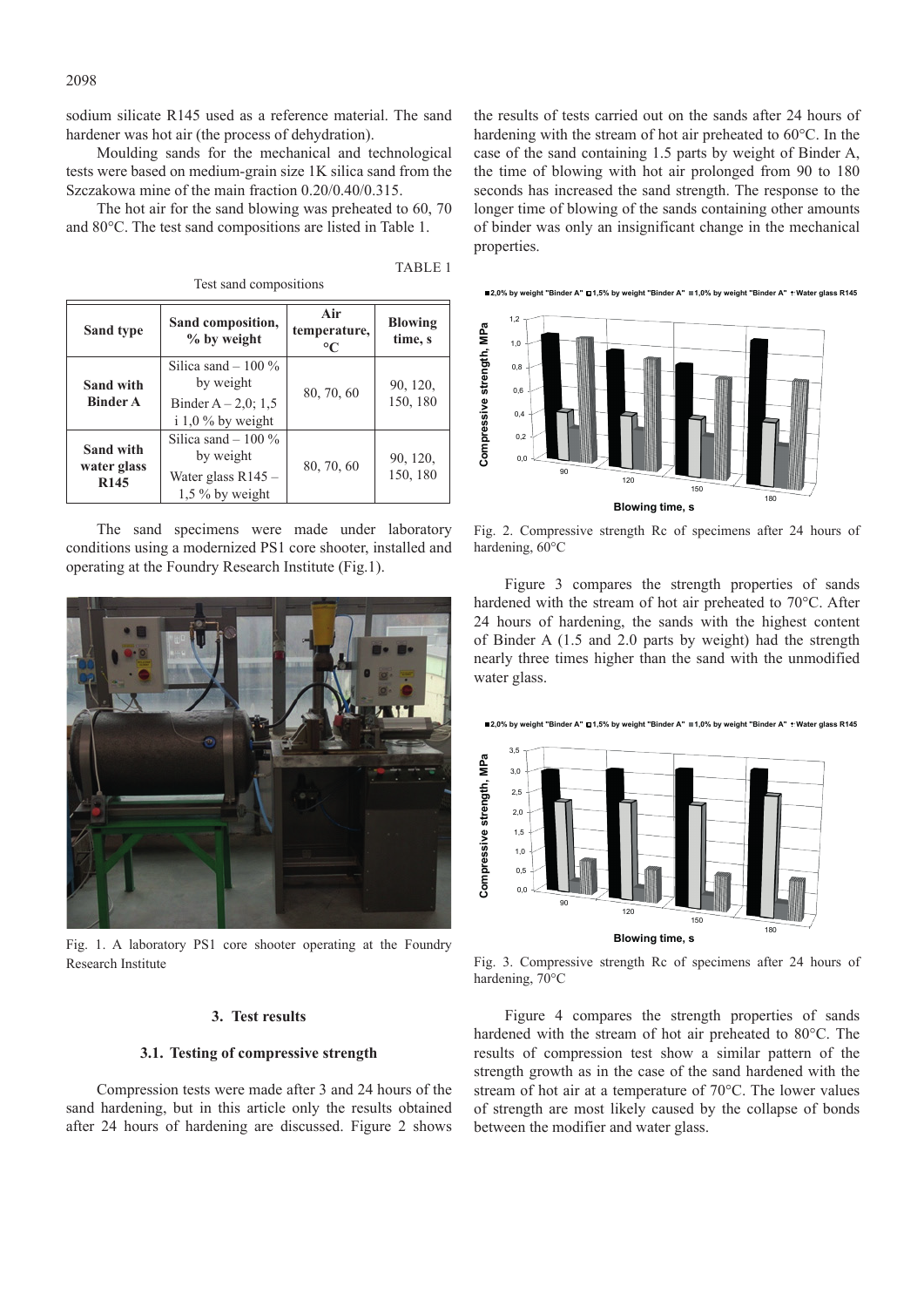**2,0% by weight "Binder A" 1,5% by weight "Binder A" 1,0% by weight "Binder A" Water glass R145**



Fig. 4. Compressive strength Rc of specimens after 24 hours of hardening, 80°C

# **3.2. Studies of the knocking out properties of moulds and cores**

The knocking out properties of moulds and cores made from the sands containing new binder hardened with a gaseous agent were determined in two ways, i.e. according to the PN-85/H-11005 standard, and by measuring the residual compressive strength.

Moulds and cores for the knocking out tests were made from the sand with modified water glass (Binder A) and, for comparison, from the sand with pure hydrated ethyl silicate R145.

 Cores were made from the sands containing 1.5 parts by weight of Binder A, hardened by blowing for 120 seconds with the stream of hot air preheated to 60, 70 and 80°C. For cores made from the sand with unmodified water glass, the following parameters were adopted: binder content - 1.5 parts by weight, air temperature - 70°C, blowing time  $-120$  seconds.

Castings were poured from an Al-Si alloy (AlSi9 alloy). The alloy temperature at the end of the melting process before removing the crucible from the furnace and pouring of mould was 750oC. Test castings after knocking out and cooling to ambient temperature were placed together with cores in a device used for the determination of core collapsibility, counting the number of bob blows necessary to remove the core from casting.

Table 2 and Figure 5 show the results of measurements of the knocking out properties of the tested sands.

TABLE 2 Number of bob blows and work necessary to knock out the test castings

| <b>Sand type</b>                                       | Number of<br>bob blows, n | <b>Knock out</b><br>work, J |
|--------------------------------------------------------|---------------------------|-----------------------------|
| Sand with Binder A - air<br>temperature $60^{\circ}$ C |                           | 6,4                         |
| Sand with Binder A - air<br>temperature $70^{\circ}$ C |                           | 4,8                         |
| Sand with Binder A - air<br>temperature $80^{\circ}$ C |                           | 8,0                         |
| Sand with water glass R145                             | 12                        | 19.2                        |

The chart shows that water glass modification significantly

improves the sand knocking out properties. The work needed to knock out the specimens made from the sand with Binder A is two to three times lower than the work needed for knocking out the specimens made from the sand with unmodified water glass.



Fig. 5. Knocking out properties compared for sands with Binder A and sands with unmodified binder evaluated according to PN-85/H-11005

Measurements of the residual (final) strength were carried out on two sand mixtures: the sand with Binder A and the sand with water glass R145 (fig. 6). The specimens were made under the following conditions: binder content - 1.5 parts by weight, blowing time – 120 seconds, air temperature - 70°C.

The method for the residual strength measurement describes more accurately the sand collapsibility by describing also the mechanism of this phenomenon. The graph shows that modification of water glass reduces the residual strength of the sand within the entire range of the heating temperatures. The reduction of the residual strength Rtkc ranges from  $35 \div 50\%$ and depends on the moulding sand heating temperature. The most significant drop occurs in the temperature range of 300 - 700°C.



Fig.6. The residual compressive strength compared for sands with Binder A and sands with water glass

#### **3.3. The reclamation of sands with modified water glass**

During this stage, trials were carried out to investigate the reclamability of  $CO_2$ - hardened sands with the addition of new binder.

The reclamation trials were carried out in a laboratory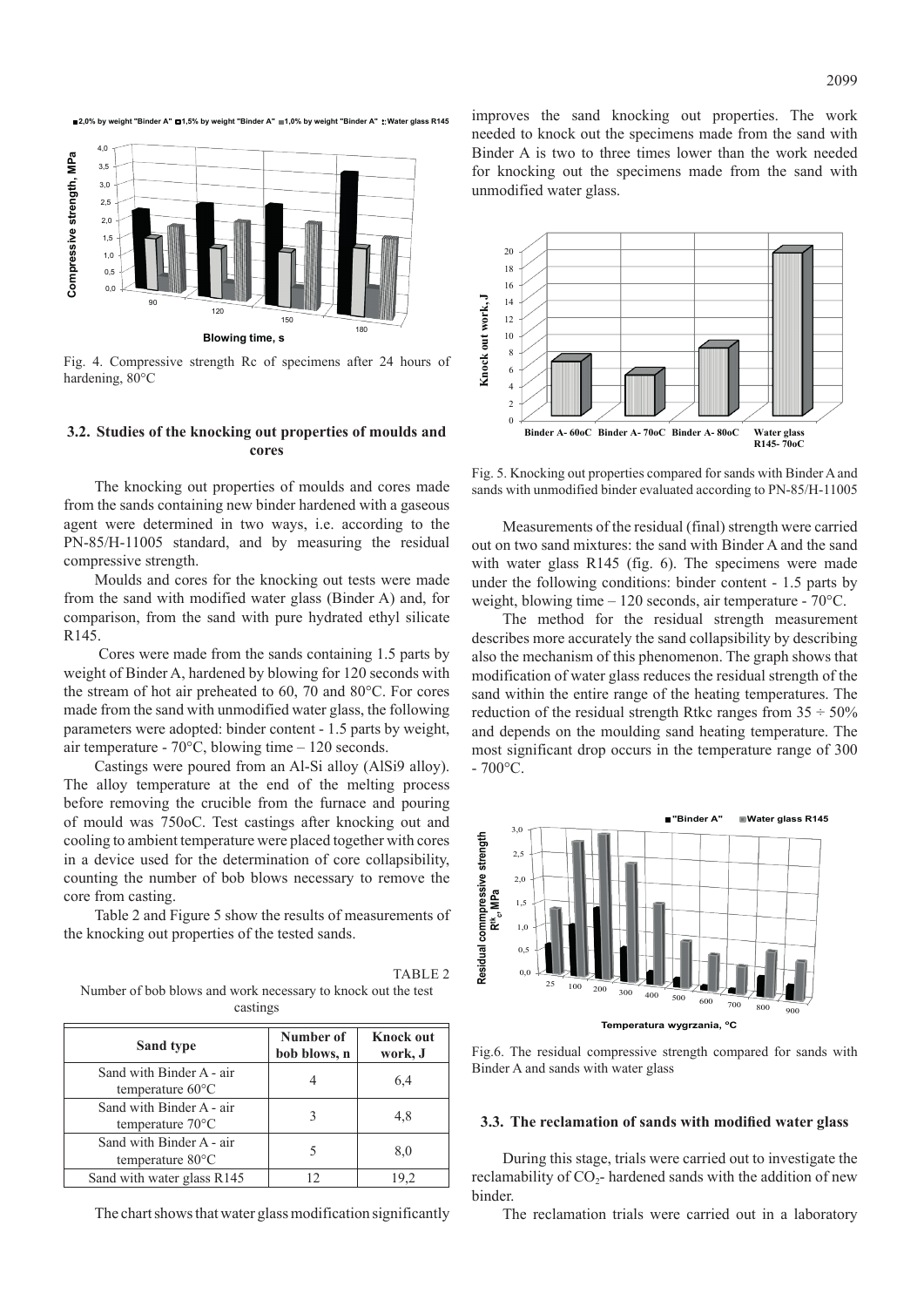```
TABLE 4
```
The results of mechanical and technological tests carried out on the sand mixtures based on green sand and on reclaim

| Tested sand mixtures,           | P, $10^{-8}$ m <sup>2</sup> /Pa.s |                | $R_c$ , MPa |                          | $R_{g}$ , MPa  |     |                          |                          |                          |                       |
|---------------------------------|-----------------------------------|----------------|-------------|--------------------------|----------------|-----|--------------------------|--------------------------|--------------------------|-----------------------|
| % by weight                     | 1 <sub>h</sub>                    | 3 <sub>h</sub> | 24h         | 1 <sub>h</sub>           | 3 <sub>h</sub> | 24h | 1 <sub>h</sub>           | 3 <sub>h</sub>           | 24h                      | Knock-out property, J |
| Silica sand $-100$              |                                   |                |             |                          |                |     |                          |                          |                          |                       |
| Binder $A - 2,5$                | 300                               | 320            | 320         | 1,0                      | 1,1            | 1,2 | 0,4                      | 0,5                      | 0,6                      | 30                    |
| Hardening CO <sub>2</sub>       |                                   |                |             |                          |                |     |                          |                          |                          |                       |
|                                 |                                   |                |             |                          |                |     |                          |                          |                          |                       |
| Sand/Reclaimed sand $1 - 50/50$ | 400                               | 320            | 320         | 0,9                      | 1,0            | 19  | 0,4                      | 0,4                      | 0,5                      | 103,10                |
| Binder $A - 2,5$                |                                   |                |             |                          |                |     |                          |                          |                          |                       |
| Sand/Reclaimed sand 1           |                                   |                |             |                          |                |     |                          |                          |                          |                       |
| $-30/70$                        | 360                               | 320            | 320         | 0,8                      | 1,2            | 2,4 | 0,4                      | 0,5                      | 0,7                      | 112,5                 |
| Binder $A - 2,5$                |                                   |                |             |                          |                |     |                          |                          |                          |                       |
| Reclaimed sand $1 - 100$        | 400                               | 380            | 400         | 0,4                      | 1,5            | 2,8 | 0,5                      | 0,6                      | 0,8                      |                       |
| Binder $A - 2,5$                |                                   |                |             |                          |                |     |                          |                          |                          | 123,34                |
|                                 |                                   |                |             |                          |                |     |                          |                          |                          |                       |
| Sand/Reclaimed sand $2 - 50/50$ | $\overline{\phantom{a}}$          | 320            | 340         | $\overline{\phantom{a}}$ | 1,4            | 2,6 | $\overline{\phantom{0}}$ | $\overline{\phantom{a}}$ | $\overline{\phantom{a}}$ | 51,2                  |
| Binder $A - 1,5$                |                                   |                |             |                          |                |     |                          |                          |                          |                       |
| Sand/Reclaimed sand 2           |                                   |                |             |                          |                |     |                          |                          |                          |                       |
| $-30/70$                        | $\overline{\phantom{a}}$          | 360            | 320         | $\overline{\phantom{0}}$ | 1,5            | 2,8 | $\overline{\phantom{a}}$ | $\overline{\phantom{a}}$ | $\overline{\phantom{a}}$ | 62,4                  |
| Binder $A - 1,5$                |                                   |                |             |                          |                |     |                          |                          |                          |                       |
| Reclaimed sand $2 - 100$        |                                   |                |             |                          |                |     |                          |                          |                          |                       |
| Binder $A - 1,5$                | $\overline{a}$                    | 380            | 340         | $\overline{\phantom{a}}$ | 1,7            | 3,1 | $\overline{\phantom{0}}$ | $\overline{\phantom{a}}$ | $\overline{\phantom{0}}$ | 70,4                  |

pilot plant installed and operating at the Foundry Research Institute. The obtained reclaim was added in various amounts to the sand mixtures, and ready mixtures were subjected to the technological tests. The same mixtures were used for foundry moulds poured with aluminium alloy. The next step comprised knocking out of moulds and cores. The conducted studies have shown that the use of reclaim as a substitute for green sand in mixtures hardened with the gaseous  $CO<sub>2</sub>$  deteriorates the sand knocking out properties. Therefore, attempts were made to introduce further adjustments to the composition of the sands containing the reclaim and reduce the amount of the added binder. The results of these and earlier studies are compared in the tables below.

Table 3 shows the results of mechanical and technological tests carried out on the mixtures prepared with pure green silica sand and with the sand containing 30, 50 and 100% of reclaim obtained from the reclamation process of moulding sands with modified water glass hardened by hot air blowing and for comparison by  $CO<sub>2</sub>$  blowing.

The tested  $CO<sub>2</sub>$ -hardened sands with Reclaim 1 contained 3.0 parts by weight of Binder A, while sands hardened with the stream of hot air contained 2.0 parts by weight of modified water glass. The time of blowing with  $CO<sub>2</sub>$  was 20 seconds, and with the stream of hot air preheated to 70°C - 120 seconds.

All tested sands based in part or in whole on the reclaim were characterized by higher strength parameters than the sand mixtures based on pure silica sand. Although containing less binder, the sand mixtures with Reclaim 2 hardened by hot air blowing were characterized by higher compressive strength than the sands based on Reclaim 1 containing more binder and hardened by  $CO<sub>2</sub>$  blowing.

Sand mixtures with Binder A hardened with the stream of hot air were characterized by high strength parameters combined with satisfactory knocking out properties. Therefore the obtained results enable stating that the sand mixtures made under these conditions can be used for both moulds and cores.

#### **Acknowledgements**

The article is based on the research carried out under the ZAMAT Strategic Project No. POIG.01.01.02-00-015/09 entitled "Advanced materials and technologies for their manufacture."

## **4. Conclusion**

Studies have confirmed that the use of modified water glass in foundry sands hardened with the stream of hot air allows achieving favourable technological parameters, both at ambient and elevated temperature.

Among the tested sands, the best mechanical properties were obtained in the sands hardened with hot air preheated to 70°C with the addition of binder A in an amount of 1.5 and 2.0 parts by weight. Hence it follows that in the sand mixtures with modified water glass hardened with the stream of hot air preheated to an optimum temperature it is possible to use less binder than in the sands hardened with CO<sub>2</sub> or esters (Flodur).

The new technology (hardening with the stream of hot air) greatly improves the knocking out properties of foundry sands relative to the sands using the same binder but hardened with  $CO<sub>2</sub>$ , conferring at the same time adequate technological parameters.